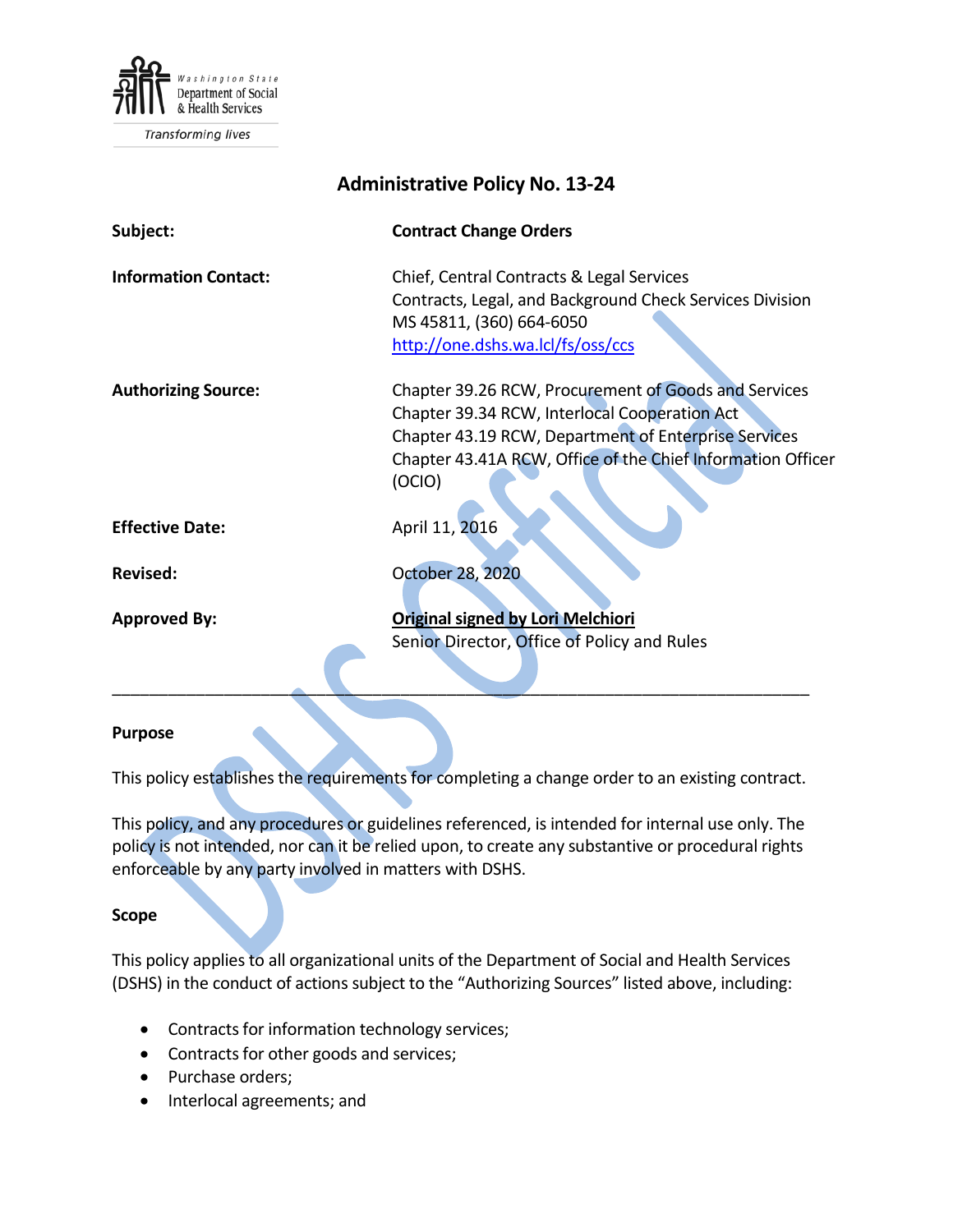• Intergovernmental agreements, including those with Indian tribes or nations.

### **Definitions**

**Central Contracts and Legal Services (CCLS)** is the contracting authority for the Department of Social and Health Services (DSHS). Organizationally, it is an office in the Contracts, Legal, and Background Check Services Division (CLBCS) of the Facilities, Finance, and Analytics Administration (FFAA). DSHS Administrative Policy 13.10 charges CCLS with the responsibility for establishing and maintaining statewide department policies and procedures governing all contracts for the agency.

**Change request** means a written request, submitted by either party to the existing contract, to modify, delete, or add, in whole or in part, to the deliverables or services of the contract, made in accordance with and within the scope of the original contract.

**Change order** means a written response to a change request, which is mutually agreed upon and signed by both parties to the existing contract, that modifies, deletes, or adds, in whole or in part, to the deliverables or services in the existing contract, and that is made in accordance with and within the scope of the original contract.

**Contract** means a legally enforceable agreement for either goods, services, or both, including information technology services. Contracts include purchase orders, interlocal agreements, and intergovernmental agreements, including those with Indian tribes or nations.

**Contract manager** means the specific individual in the relevant DSHS program, division or administration who is charged with managing the contractor's continuing performance under the contract and conducting the contract monitoring activities required by Administrative Policy 13.11. The contract manager is often the person identified on the cover page of a DSHS-generated contract as the "DSHS Contact." Alternatively, the contract manager may be the individual who is identified as such in the relevant contract's record in the DSHS agency contracts database (ACD).

**Deliverable** means a defined set or sub-set of certain performance obligations under the contract to be provided by the contractor (either independently or in concert with DSHS or other third parties), including without limitation those which are described in the statement of work, in the related competitive solicitation document, or in the contractor's solicitation response.

**Scope** means the original intent or objective of the contract. This objective or intent is defined in the contract through the contract's purpose statement and the pre-determined specific tasks, deliverables, or deadlines within the contract.

**Statement of work** means a document describing the work to be accomplished or product(s) to be delivered by the contractor to DSHS under the terms and conditions of a contract.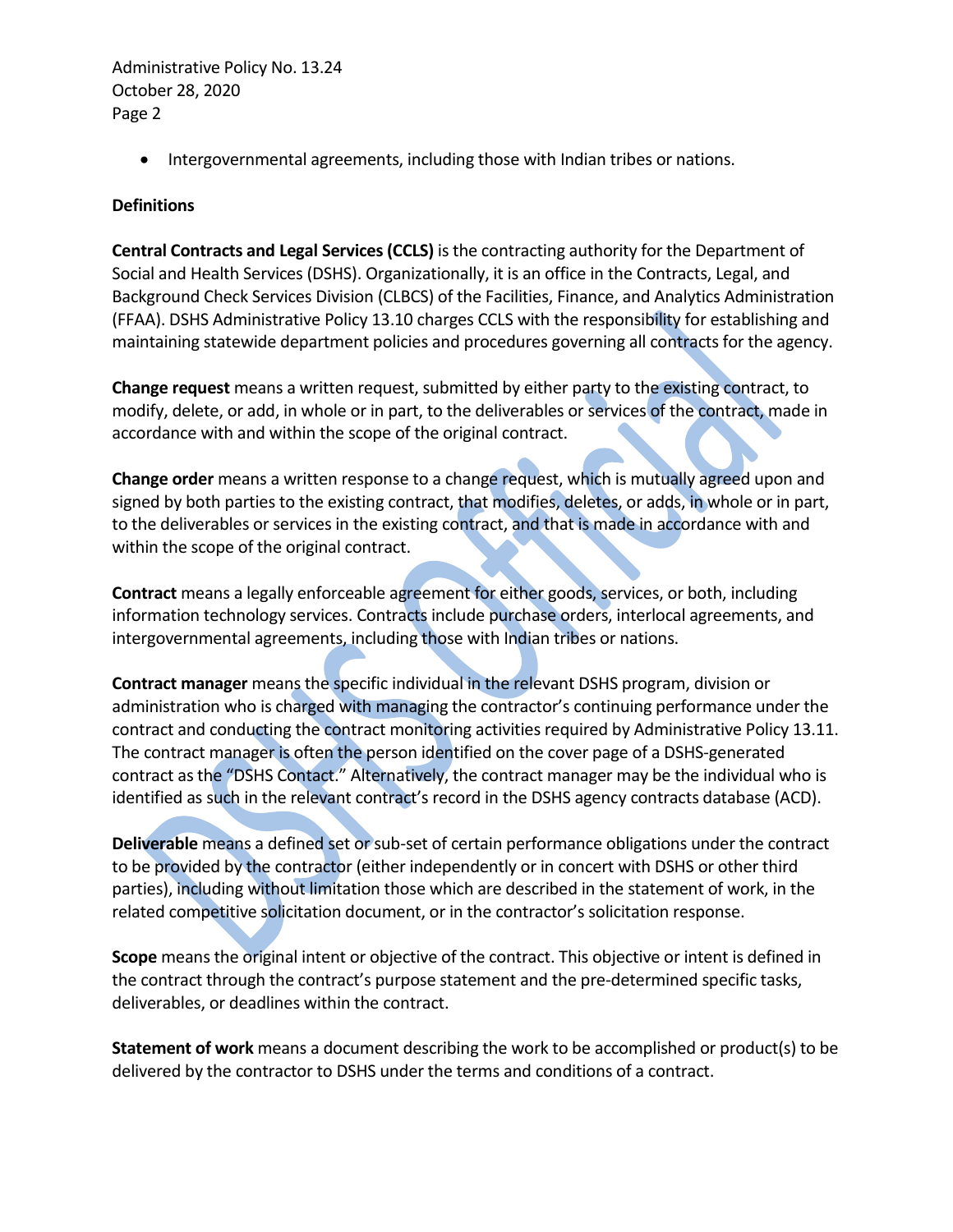## **Policy Requirements**

The Secretary of DSHS, under authority in RCW 39.26.090 as delegated by the director of the Department of Enterprise Services (DES), and under authority in chapter 43.41 RCW, as delegated by Information Technology Investment Policy No. 121 of the Office of the Chief Information Officer (OCIO), delegates authority to CCLS and its chief to sign contracts on behalf of DSHS. The chief of CCLS may sub-delegate signing authority to department staff who meet the requirements of DSHS Administrative Policy 13.10.

CCLS is authorized to establish and enforce statewide agency procurement and contracting policies and procedures; minimum standards for DSHS staff with sub-delegated authority to sign contracts; minimum training requirements for DSHS staff who prepare, sign, and monitor contracts; and standards for contract form and content, including general terms and conditions.

#### **A. Change request**

- 1. Change request generally
	- a. A change request may be created only when the statement of work in the original contract or in the original solicitation outlines a change management (change request or change order) process. If it does not, any modifications, deletions, or additions to the deliverables or services must be done via amendment or via a new contract per Section C below.
	- b. Either party to the original contract may submit a change request to the other party for consideration.

# 2. Composition of a change request

A change request should include the following information, if applicable:

- a. A statement as to why the change is needed;
- b. Total proposed costs, itemized by deliverable;
- c. Schedule impacts;
- d. A breakdown of the number of contractor staff hours by level needed to effect the change; and
- e. A breakdown of the number of DSHS staff hours by level needed to effect the change.
- 3. Management of the change request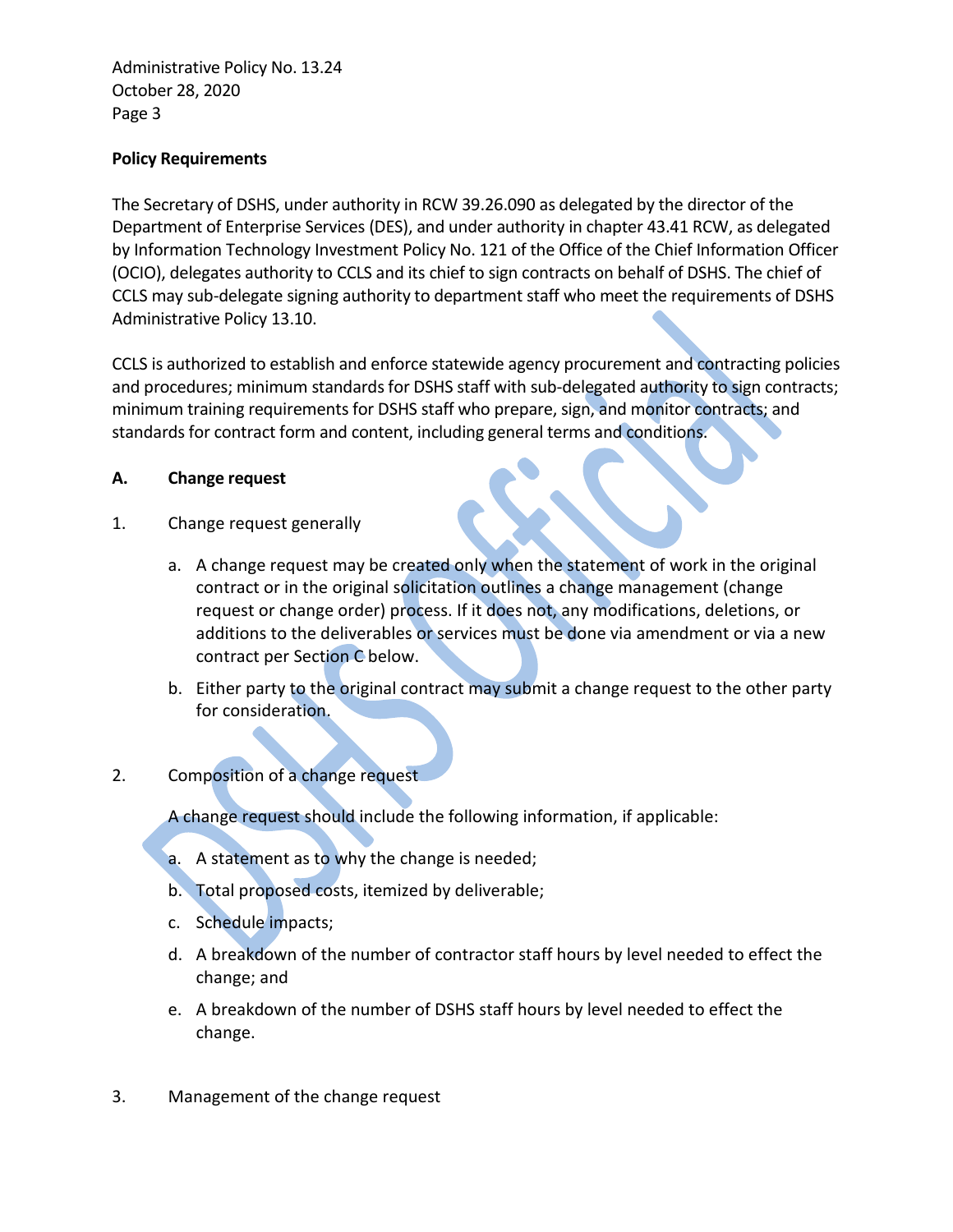> The DSHS project manager, DSHS contract manager, or other DSHS point of contact as set out in the original contract, and the contractor project manager or designee set out in the original contract, are charged with managing the negotiation of the change request.

### **B. Change order**

- 1. Implementation of a change order
	- a. Both parties to the original contract must agree to the terms of the change order.
	- b. Only the authorized contract manager or other designee of the respective parties may sign a change order. In order to have authority to execute a change order, the DSHS contract manager or designee must have successfully completed all required DSHS contracts training.
	- c. Once the parties reach agreement on a final change order, it must be documented in writing.
	- d. The signed change order must be entered into the agency contracts database (ACD) in the document management tab of the original contract for tracking purposes.
	- e. The DSHS contract manager must retain all approved and rejected change requests and change orders as part of the contract management file.
- 2. Effect of a change order

Once a change order is finalized and signed by the authorized parties, the resulting change order becomes part of the original contract file and dictates the way in which both parties under the contract are performing work.

# **C. Amendment vs. change order**

Change Orders are not appropriate when:

- a. There is an increase or decrease in the maximum dollar value of the original contract;
- b. There is a change to the end date of the original contract;
- c. There is a substantial change beyond the original scope of the contract;
- d. There is a substantial change beyond the original scope of the solicitation resulting in the original contract; or
- e. There are changes to the terms and conditions of the original contract.